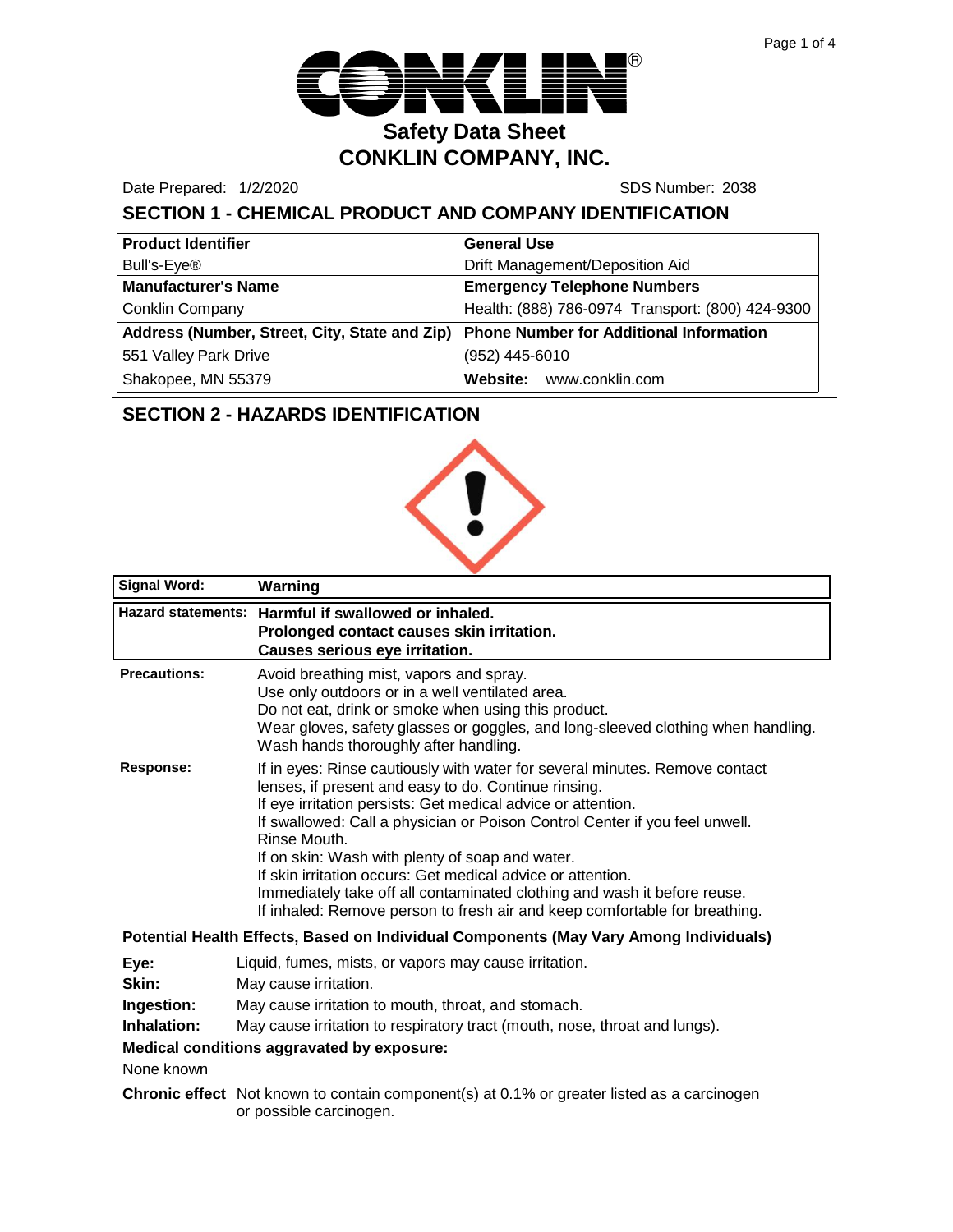#### **SECTION 3 - COMPOSITION/INFORMATION ON INGREDIENTS**

| Component                                   | <b>CAS Number</b> | Percent by Weight |
|---------------------------------------------|-------------------|-------------------|
| Proprietary                                 | Proprietary       | 70% to 80%        |
| Distillates (petroleum), hydrotreated light | 64742-47-8        | 20% to 30%        |

See Section 8 for exposure guidelines.

# **SECTION 4 - FIRST AID MEASURES**

**EYES:** Immediately flush the contaminated eye(s) with clean, lukewarm, gently flowing water for 15-20 minutes, while holding the eyelid(s) open. If a contact lens is present, DO NOT delay irrigation or attempt to remove the lens until after flushing is complete. Take care not to rinse contaminated water into the unaffected eye or onto the face. Immediately obtain medical attention.

**SKIN:** Remove contaminated clothing, shoes, and leather goods (e.g. watchbands, belts). Flush with lukewarm, gently flowing water for 5 minutes. If irritation persists, repeat flushing. Obtain medical advice. Completely decontaminate clothing, shoes, and leather goods before reuse, or discard.

**INGESTION:** Never give anything by mouth to a victim who is rapidly losing consciousness, is unconscious, or is convulsing. Have victim rinse mouth thoroughly with water. Do NOT induce vomiting. Have victim drink a glass of water (2 to 8 ounces or 60 to 240 mL). Immediately obtain medical attention.

**INHALATION:** If symptoms are experienced, remove source of contamination or move victim to fresh air. Obtain medical advice.

#### **SECTION 5 - FIRE FIGHTING MEASURES**

#### **FLASH POINT:** > 200°F

**EXINGUISHING MEDIA:** Water fog or spray, dry chemical, foam, carbon dioxide.

**SPECIAL FIRE FIGHTING PROCEDURES:** Use water, dry chemical, CO2, or foam, as appropriate for surrounding fire. Use water spray to cool containers. Firefighters should use approved self-contained breathing apparatus and full turn-out (Bunker) gear when fighting fires involving chemicals, to protect against possible toxic fumes or vapors. Cool and use caution when approaching fire-exposed containers. Organic material suspended in water. Organic material may burn if all of the water has boiled off.

#### **SECTION 6 - ACCIDENTAL RELEASE MEASURES**

**SPILL OR LEAK PROCEDURE:** Use personal protection recommended in Section 8. Ventilate area thoroughly. Stay upwind. Isolate area from unprotected personnel. Dike to prevent spill from spreading. Collect with compatible absorbent material and place in metal container with tight fitting cover. Floor may be slippery - use care and clean thoroughly. Keep out of sewer, septic system, ground water, and open waters. Notify federal, state and local authorities, as applicable.

#### **SECTION 7 - HANDLING AND STORAGE**

**STORAGE TEMPERATURE:** Store above 40°F and below 100°F.

HANDLING AND STORAGE PRECAUTIONS: Do not freeze. Use personal protection recommended in Section 8. Open containers slowly in case of pressure accumulation. Protect from direct sunlight. Store in dry, cool, ventilated area in tightly closed containers out of the reach of children. Do not store on side. Avoid creasing or impacting container sidewalls. Empty containers may be hazardous. Do not eat, drink, or smoke in chemical use or storage areas. Wash hands after handling and before eating, drinking, or smoking. Do not rub eyes with soiled hands. See Section 10 for metals or other materials to avoid.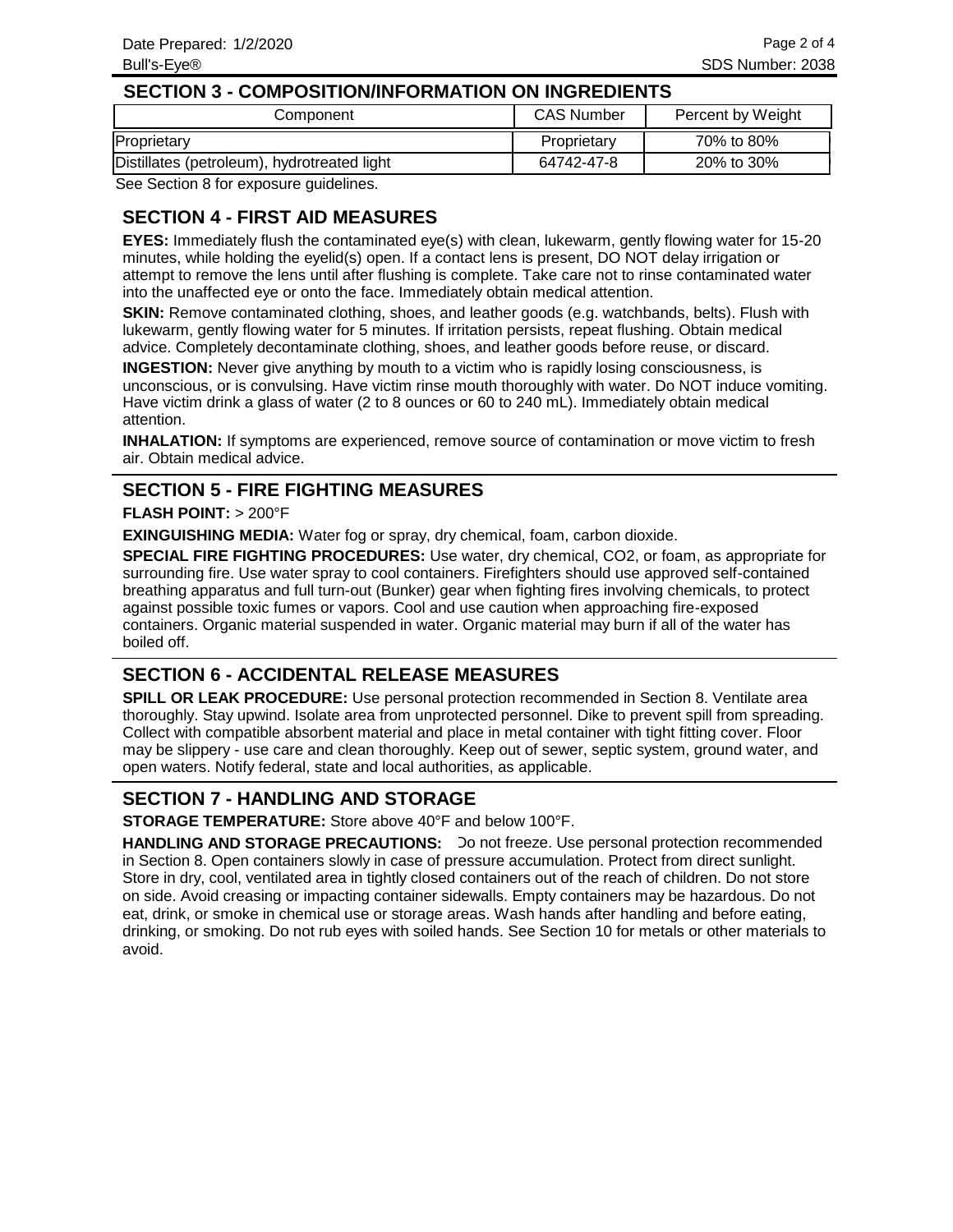## **SECTION 8 - PERSONAL PROTECTION/EXPOSURE CONTROLS**

**ENGINEERING CONTROLS:** Provide sufficient general and local exhaust ventilation to maintain safe exposure levels. Take measures to minimize exposure. Provide a source of clean water for flushing eyes and skin.

**EYE PROTECTION REQUIREMENTS:** Use ANSI-approved eye protection (e.g. safety glasses, goggles), as required by work conditions. Use ANSI-approved chemical splash goggles and face shield if splashing may occur.

**SKIN PROTECTION REQUIREMENTS:** Chemical-resistant gloves and clothing, as needed, to prevent skin contact. Wash hands before eating, drinking, or smoking.

**RESPIRATORY PROTECTION:** To protect against inhalation, a NIOSH-approved air-purifying respirator with organic vapor cartridges and dust/mist pre-filters may be permissible. Use a dust/mist filter or pre-filter if spraying. Use a positive pressure air-supplied respirator for unknown or uncontrolled situations, or when air-purifying respirators may not provide adequate protection.

#### **AIRBORNE EXPOSURE LIMITS**

| <b>Components</b>                              | OSHA<br><b>PEL/TWA</b> | <b>ACGIH</b><br><b>TLV/TWA</b> | STEL |
|------------------------------------------------|------------------------|--------------------------------|------|
| Distillates (petroleum), hydrotreated<br>light | TWA 5 $mg/m3$          | $10 \text{ mg/m}^3$            |      |

Definitions:

= Permissible Exposure Limit PEL

Threshold Limit Value = TLV

TWA = Time-weighted average (8 hour day)

 $STEL = Short term exposure limit (15 minutes), no more than 60 min/day$ 

- Ceiling (not to be exceeded under any condition) = (c)
- Skin = (s)

## **SECTION 9 - PHYSICAL AND CHEMICAL PROPERTIES**

| Physical Form: Liquid |              | Solubility in Water:                        | Dispersible    |
|-----------------------|--------------|---------------------------------------------|----------------|
| Color:                | Milky white  | Specific Gravity (Water = $1$ ):            | $1.00 - 1.01$  |
| Odor:                 | odorless     | Evaporation Rate (Butyl Acetate = 1): $<$ 1 |                |
| Boiling Range: >212°F |              | Vapor Pressure (mm Hg):                     | Not determined |
| pH:                   | $6.0 - 8.0$  | Vapor Density ( $Air = 1$ ):                | >1             |
| VOC:                  | 0% by weight |                                             |                |

## **SECTION 10 – REACTIVITY**

| Stability:                | Stable under anticipated storage and handling conditions.                          |
|---------------------------|------------------------------------------------------------------------------------|
| Hazardous Polymerization: | Will not occur.                                                                    |
|                           | Incompatibilities (Materials to Avoid): Avoid strong oxidizers and excessive heat. |

Hazardous Decomposition Products: Carbon monoxide, carbon dioxide, and nitrogen oxides.

## **SECTION 11 - TOXICOLOGICAL INFORMATION**

Product not tested as a whole. Refer to Section 3 for potential health effects.

## **SECTION 12 – ECOLOGICAL INFORMATION**

Product not tested as a whole. Refer to Section 6 for information regarding accidental releases. Keep out of trash, water, sewer, and drainage systems, except when used as intended.

# **SECTION 13 - DISPOSAL CONSIDERATIONS**

Recycle or dispose of contents and empty containers according to federal, state and local regulations. Keep out of trash, water, sewer, and drainage systems, except when used as intended.